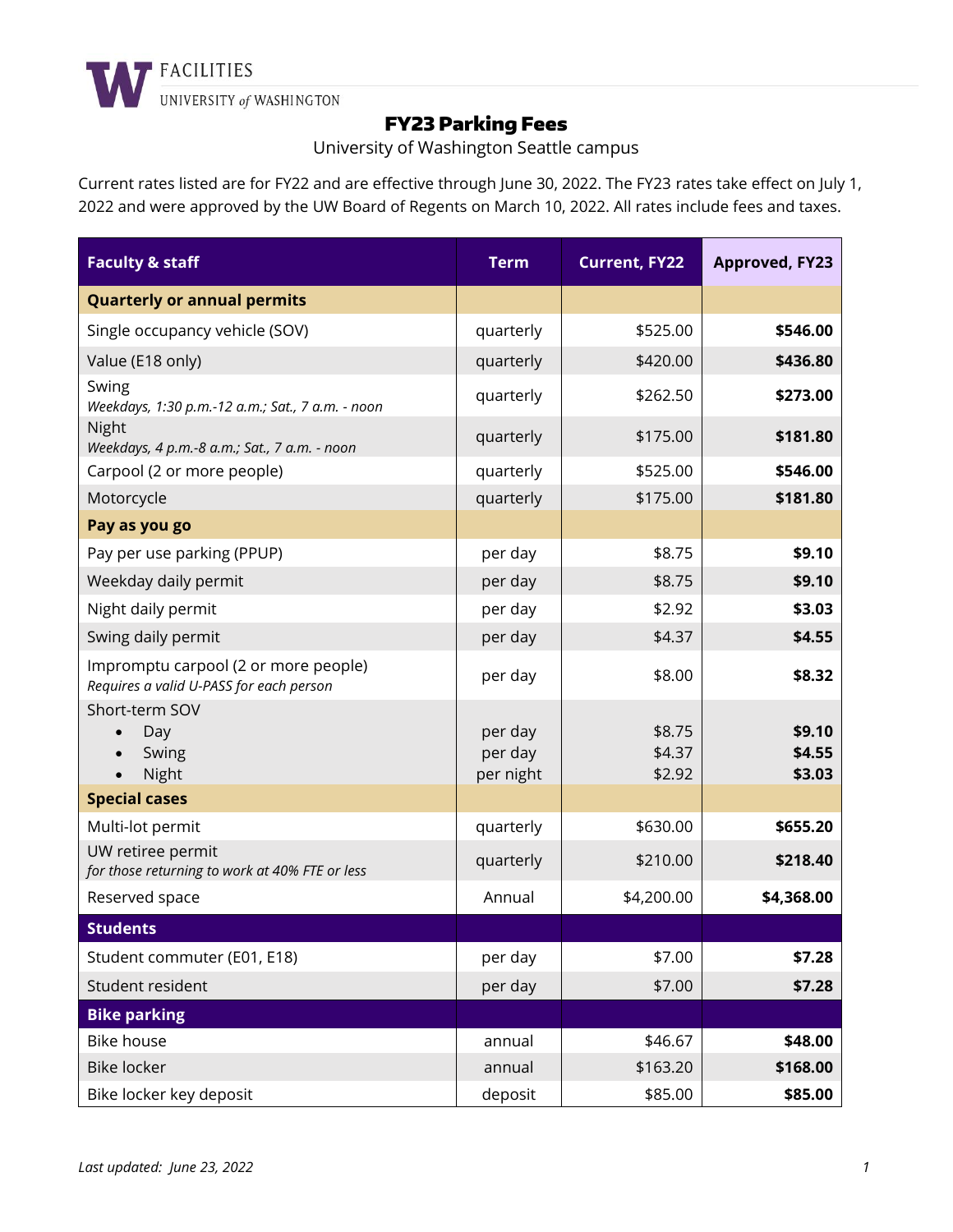

| <b>Visitors</b><br>Gatehouse & self-service rates do not apply at football<br>games or other times listed on the event calendar | <b>Term</b>       | <b>Current, FY22</b> | <b>Approved, FY23</b> |
|---------------------------------------------------------------------------------------------------------------------------------|-------------------|----------------------|-----------------------|
| <b>Gatehouse rates</b>                                                                                                          |                   |                      |                       |
| Visitor daily permit<br>Weekdays, 6 a.m. - 4 p.m.                                                                               |                   |                      |                       |
| 0 to 30 minutes                                                                                                                 | each              | \$2.00               | \$2.00                |
| Hourly increments<br>$\bullet$                                                                                                  | each              | \$4.00               | \$4.00                |
| Daily maximum                                                                                                                   | per day           | \$18.00              | \$18.75               |
| Motorcycle<br>$\bullet$                                                                                                         | per day           | \$6.00               | \$6.25                |
| Nights & weekends<br>Weekdays, 4-9 p.m., Sat. 7 a.m. - noon<br>Central Plaza Garage                                             |                   | \$12.00              | \$12.50               |
|                                                                                                                                 | per night         |                      |                       |
| All other gatehouse lots<br>$\bullet$                                                                                           | per night         | \$6.00               | \$6.25                |
| <b>Self-service lots</b>                                                                                                        |                   |                      |                       |
| E07, E08, N01, N06, N20, N21, N22,<br>W27, W35, W46                                                                             | hourly<br>per day | \$4.00<br>\$18.00    | \$4.00<br>\$18.75     |
| E17, E19, E20, E21, E97, N25, W10, W12                                                                                          | hourly            | \$4.00               | \$4.00                |
| E01 & E18                                                                                                                       | per day           | \$7.00               | \$7.28                |
| E03 & E04                                                                                                                       | per day           | \$4.00               | \$4.00                |
| <b>Triangle garage</b>                                                                                                          |                   |                      |                       |
| Daily permit<br>Weekdays, 6 a.m. - 4 p.m.                                                                                       |                   |                      |                       |
| 0 to 30 minutes                                                                                                                 | each              | \$2.00               | \$2.00                |
| Hourly increments                                                                                                               | each              | \$4.00               | \$4.00                |
| Daily maximum                                                                                                                   | per day           | \$18.00              | \$18.75               |
| Nights & weekends<br>Weekdays, 4-9 p.m., Sat., 7 a.m. - noon                                                                    | per night         | \$6.00               | \$6.25                |
| Lost ticket                                                                                                                     | each              | \$18.00              | \$18.75               |
| In/out privileges                                                                                                               | each              | \$18.00              | \$18.75               |
| <b>Special cases</b>                                                                                                            |                   |                      |                       |
| President's Circle permits                                                                                                      | per day           | \$11.67              | \$12.14               |
| Service permit                                                                                                                  | monthly           | \$233.00             | \$242.40              |